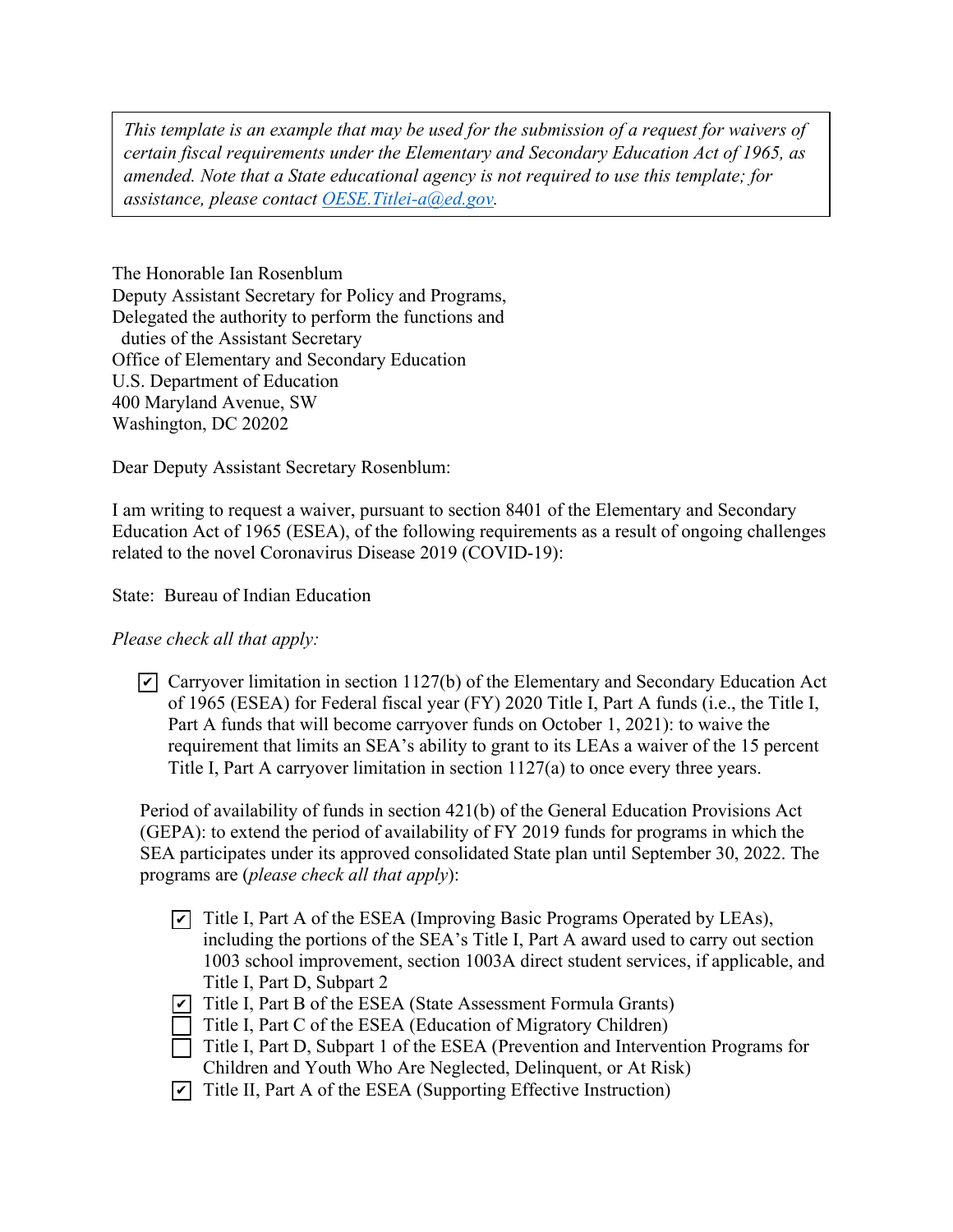| Title III, Part A of the ESEA (English Language Acquisition, Language                         |
|-----------------------------------------------------------------------------------------------|
| Enhancement, and Academic Achievement)                                                        |
| $\triangledown$ Title IV, Part A of the ESEA (Student Support and Academic Enrichment Grants) |
| $\triangledown$ Title IV, Part B of the ESEA (21st Century Community Learning Centers)        |
| $\triangledown$ Title V, Part B, Subpart 2 of the ESEA (Rural and Low-Income School Program)  |
| $\triangledown$ McKinney-Vento Education for Homeless Children and Youth Program              |

I am requesting this/these waiver(s) because it is not possible to obligate funds on a timely and responsible basis.

*Consistent with the requirements of ESEA section 8401(b)(1)(C) and (F), describe how the waiving of such requirements will advance student academic achievement and how schools will continue to provide assistance to the same populations served by programs for which waivers are requested.* 

## *Enter description here.*

Due to the pandemic Bureau Operated Schools and Tribally Controlled Schools under the oversight of the Bureau of Indian Education have found it difficult to implement all of the academic interventions required by the above mentioned grants and are seeking an extension of the period of availability for these monies. BIE schools are currently submitting plans to illustrate how these carryover monies will be spent within the upcoming SY 2021-2022. BIE staff will be closely monitoring the expenditure of these monies during this upcoming fiscal year to ensure schools are following their plans to have these monies spent accordingly and implementing the academic interventions that the schools' plans have outlined. Monitoring by BIE state level staff of the school plans and budgets for these carryover monies will allow BIE to be able to immediately provide the schools technical assistance if needed.

In seeking these waivers, I assure that (*please check all assurances)*:

- $\triangledown$  The SEA will use, and ensure that its subgrantees use, funds under the respective programs in accordance with the provisions of all applicable statutes, regulations, program plans, and applications not subject to these waivers.
- $\triangledown$  The SEA will work to mitigate, and ensure that its subgrantees work to mitigate, any negative effects that may occur as a result of the requested waivers.
- $\triangledown$  The SEA has provided the public and all LEAs in the State with notice of, and the opportunity to comment on, this request by posting information regarding the waiver request and the process for commenting on the State website in the manner in which the SEA customarily provides such notice and opportunity to comment and has enclosed with this waiver request any comments received and a description of how the SEA addressed such comments.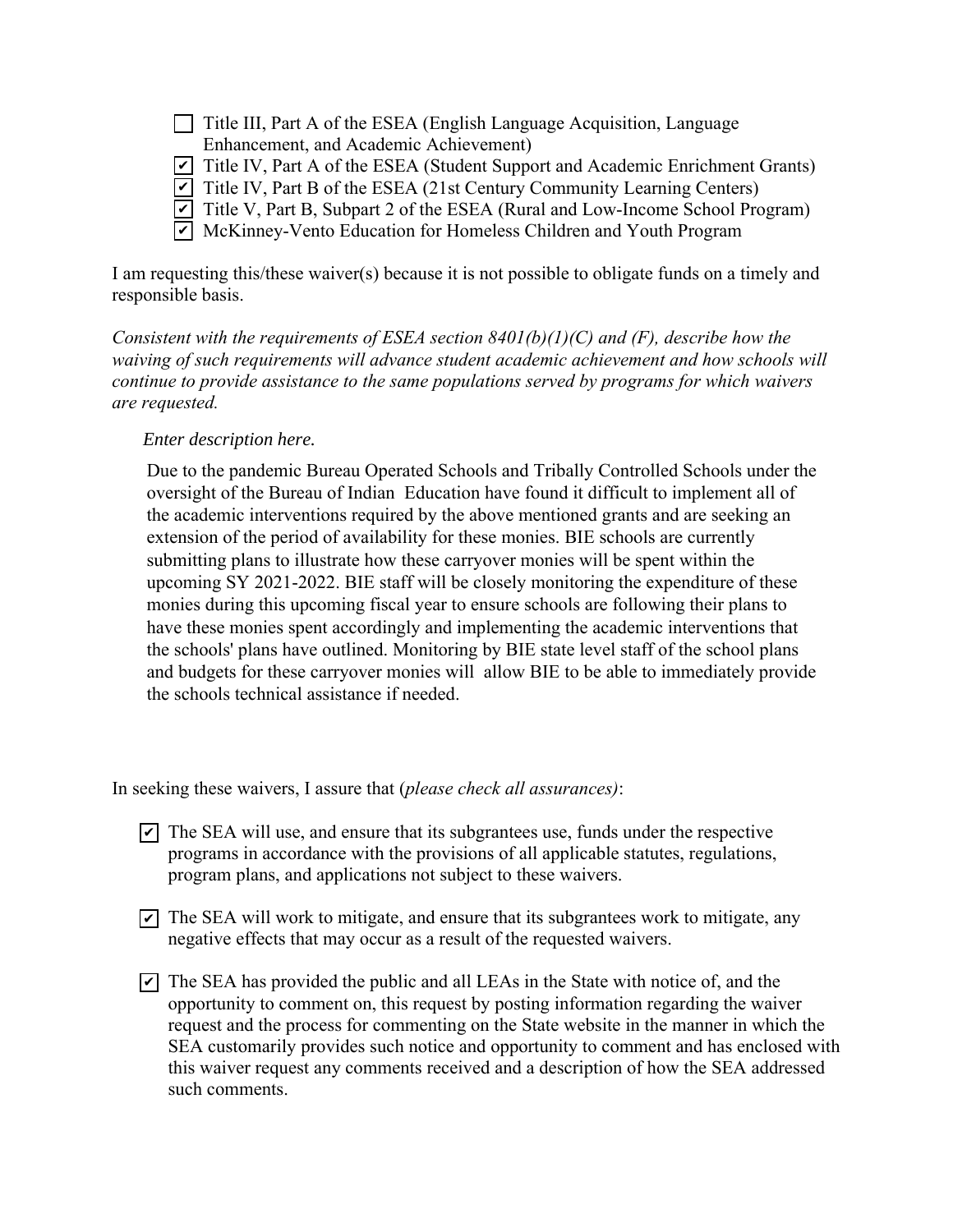Thank you for your consideration.

Sincerely,

Chief State School Officer (or Authorized Representative)

Digital Signature

Margo DeLaune<br>Margo DeLaune<br><sub>Date: 2021.07.08 11:15:43 -07'00'</sub>

OR

Typed Name and Date

By typing my name here, I am affirming submission of this waiver on behalf of the State.